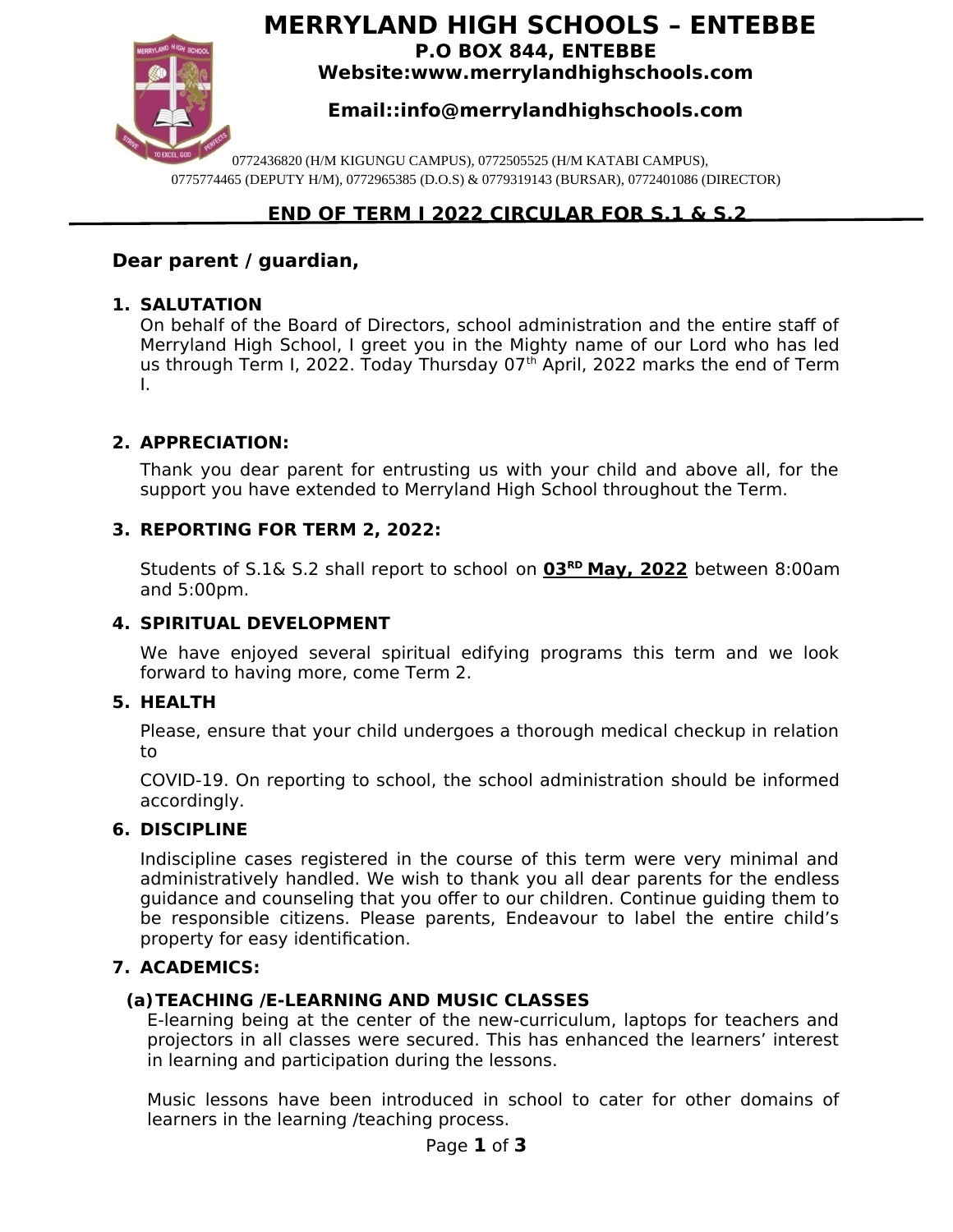# (**b) END OF TERM PACKAGE**

Every student has been issued a school circular and an Academic Report card displaying term assessments.

Every student has also been issued with holiday package but can also access it on the school website.

**NOTE:** Our report form bears a school logo in the background and a seal /stamp. Please, for any further inquiry, don't hesitate to contact us using the above address.

# **8. SCHOOL FEES**

- All school dues **MUST** be paid in the Bank.
- The **NEW SCHOOL POLICY** demands that **ALL** school dues shall be paid by the start of the term.
- Parents who wish to pay fees through school pay or flexipay, should contact +256 779 319 143 to get the school pay or Flexipay codes for your child.
- **NO CASH FEES PAYMENT** is allowed at school. Use the school bankslips, Flexipay or School pay or bank agents to pay fees.
- In case of any inquires about school fees, please contact the following 0785791938/0782428238/0772622446 (Accounts).
- You may visit our Laison office near Nakesero market for bankslips.

# **PAY FEES TO ANY OF THE BANK ACCOUNTS INDICATED BELOW;**

| <b>ACCOUNT NUMBERS</b>            |                |                       |  |  |
|-----------------------------------|----------------|-----------------------|--|--|
| STANBIC BANK                      | <b>DECU</b>    | <b>CENTENARY BANK</b> |  |  |
| 9030020059019 OR<br>9030005901390 | 01013500011291 | 3010310263            |  |  |

### **SCHOOL FEES MUST BE BANKED.**

| <b>TUTION AND BOARDING</b>        | <b>CLASS</b> | <b>KIGUNGU</b> | <b>KATABI</b> |  |
|-----------------------------------|--------------|----------------|---------------|--|
|                                   | S.1          | 1,200,000/     | 1,050,000/    |  |
|                                   | S.2          | $1,300,000/=$  | 1,150,000/    |  |
| <b>OTHER REQUIREMENTS</b>         |              |                |               |  |
| 1 Ream of ruled papers 500 sheets |              | 20,000/        | 20,000/       |  |
| 1 Sachet of 10 toilet papers      |              | 20,000/        | 20,000/       |  |

**NOTE: Carmel** or **luxury type** of toilet papers shall not be accepted.

# **9. OTHER PERSONAL REQUIREMENTS**

 $1 \mid A$  bottle for carrying drinking water, watch/ alarm clock, adequate scholastic materials, 5 washable masks and a pocket sanitizer.  $2$  A pair of sports shoes for use during sports **ENGLISH LANGUAGE CLASS READERS FOR S.1 & S.2**  $S.1$  At only Thirteen by John Edward Kato. S.2 Recipe for Disaster by Lillian Tindyebwa.

Thank you for choosing Merryland High Schools. I wish you a fruitful holiday, God bless was **Strive to excel, God perfects.**